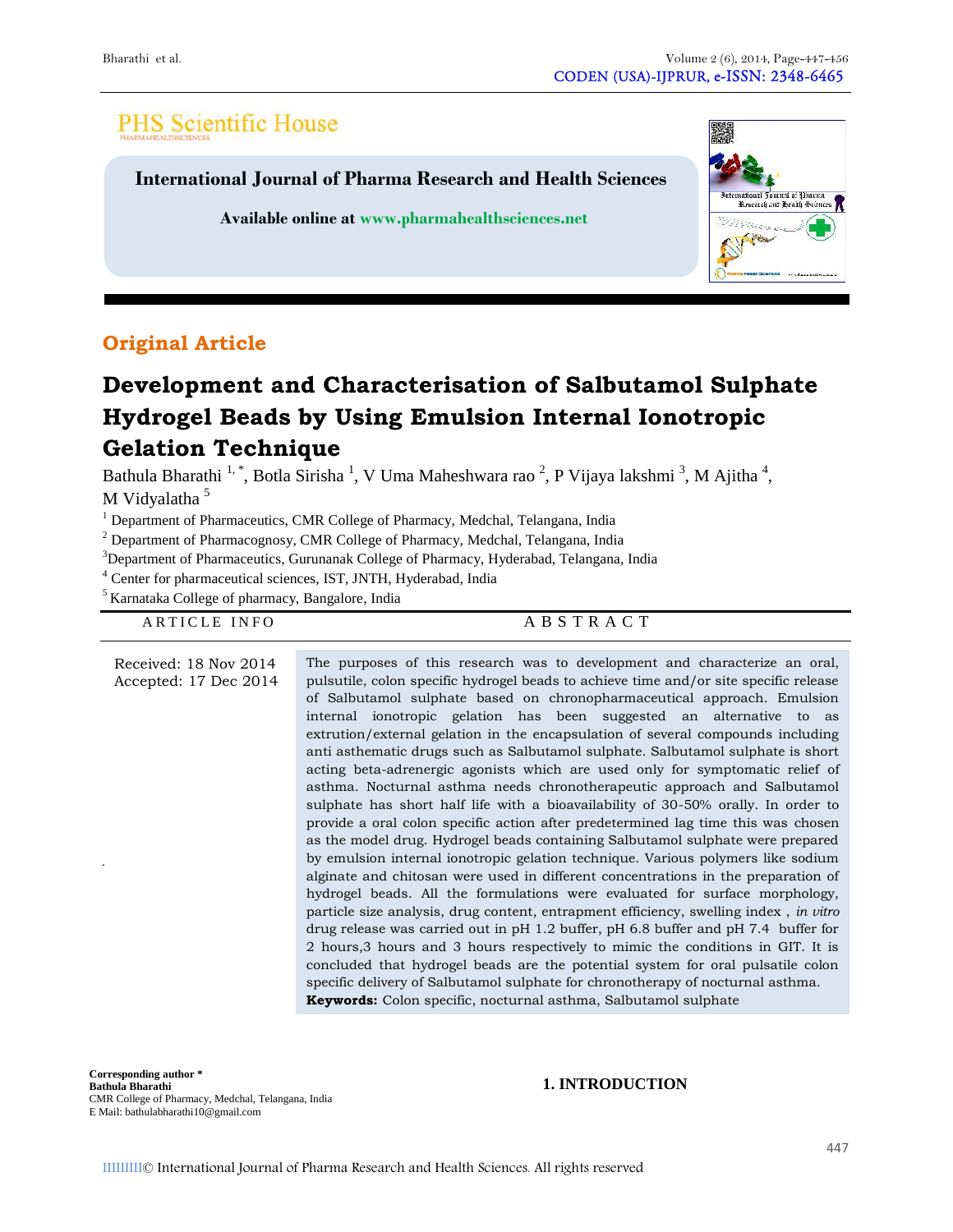Emulsion internal ionotropic gelation has been suggested an alternative to as extrution/external gelation in the encapsulation of several compounds including anti asthematic drugs such as Salbutamol sulphate.

Salbutamol sulphate is a short acting beta-adrenergic agonist which is used only for symptomatic relief of asthma.  $1, 2$  Salbutamol is given as the sulphate form for its broncho dilating properties in the management of disorders with reversible airways obstruction such as in asthma and in certain obstructive pulmonary disease. Nocturnal asthma needs chronotherapeutic approach and Salbutamol sulphate has short half life with a bioavailability of 30-50% orally. In order to provide oral colon specific action after predetermined lag time this was choosen as the model drug.  $3$  Traditionally drugs are released in an immediate or extended pattern. Disease like Asthma results in increased airway responsiveness & worsening of lung function. These symptoms typically occur between midnight & especially around 4am. <sup>4</sup> These systems have a peculiar mechanism of delivering the drug rapidly and completely after a lag time i.e., a period of "no drug release." Though most delivery systems are designed for constant drug release over a prolonged period of time, pulsatile delivery systems are characterized by a programmed drug release, as constant blood levels of a drug may not always be desirable. Pulsatile systems are designed in a manner that the drug is available at the site of action at the right time in the right amount<sup>5</sup>.  $\Gamma$ These systems are beneficial for drugs having high first-pass effect, drugs administered for diseases that follow chronopharmacological behavior, drugs having specific absorption site in GIT, targeting to colon and cases where night time dosing is required. <sup>6</sup> One the other hand colon specific drug delivery systems (CDDS) have been developing as one of the site specific drug delivery systems. Along with many

applications in local and systemic delivery of drugs the CDDS would also be advantageous when a delay in absorption is desirable from a therapeutic point of view as for the treatment of diseases that have peak symptoms in the early morning and that exhibit circadian rhythm, such as nocturnal asthma, angina and rheumatoid arthritis. It is a well established fact that average residence time of a formulation in stomach is 2 hours, and that in intestine is  $3$  hours. <sup>7, 8</sup> Thus, average lag time for a formulation to reach colon is taken as 5 hours. Since the objective of the study was to formulate a drug delivery system for treatment of nocturnal asthma, it was desired to have almost 100% drug release in colon within 3 hours after the system reaches colon. It was desirable to have drug release below 10% till 5 hours. Thus, essentiality of the study was to protect drug release till 5th hour and have near to 100% drug release by 8th hour. An attempt has been made to develop multiparticulate dosage form instead of single dosage form as there are potential advantages of multiparticulate system which include no risk of dose dumping, reduced risk of local irritation, less inter and intra subject variability and increased bioavailability.<sup>9</sup>

#### **2. MATERIALS AND METHODS**

Salbutamol sulphate purchased from Alkem Private limited, Mumbai, India. Sodium alginate Chitosan were obtained from SD Fine-Chemicals Limited, Mumbai, India. All other ingredients, reagents and solvents were of analytical grade.

#### **Design of the experiment:**

Developing Salbutamol sulphate hydrogel beads with the following independent variables: stirring speed, drug polymer ratio and span 80% three levels of each independent variable were used for the above design.

### **Preparation of salbutamol sulphate hydrogel beads: 10, 11**

Different concentrations of polymer solutions were prepared by dissolving the specified amount of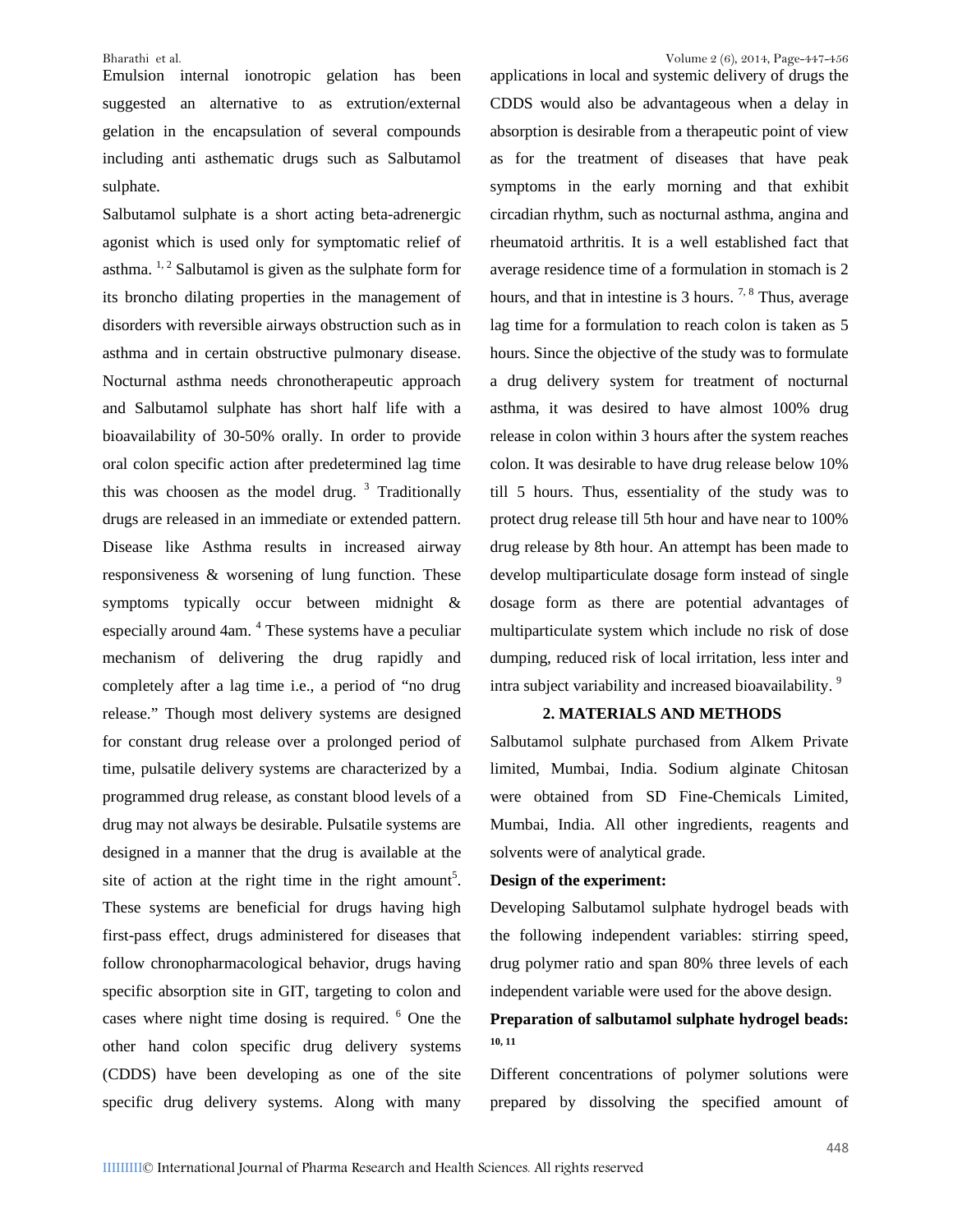polymer in 30 ml of hot water, and then drug was dispersed in this polymer solution using magnetic stirrer for 10 min. A suspension of  $Caco<sub>3</sub>$  was dispersed in to drug polymers solution. After homogenization, the mixture was added into liquid paraffin oil containing different concentrations of span80 (emulsifying agent) and emulsified at 200 rpm. After emulsification liquid paraffin containing glacial acetic acid mixture was added to w/o emulsion and stirring was continued to permit calcium carbonate solubulization. A solution of Cacl<sub>2</sub> containing tween20 was added to the partition to recover the gelled beads from oily phase by decantation. Hydrogel beads were washed with  $\text{Cacl}_2$  containing tween20 to remove residual oil. Hydrogel beads were removed from oily phase by using an acetate buffer at pH 4.5 and successively washed with this buffer until no more oil was detected by optical microscope observation. A sample of prepared beads for formulae is examined under optical microscope to detect the presence of oil droplets. Furthermore a sample of the prepared beads is pressed between two filter papers to detect the presence of any oily droplets and finally hydrogel beads were dried for 48 hrs at room temperature.

#### **Evaluation parameters**

The prepared hydrogel beads were evaluated for shape and surface characteristics, particle size, drug content, entrapment efficiency, swelling index, in-vitro dissolution studies and stability studies.

### **a. Fourier Transform Infrared Spectroscopy (FTIR)**:

The IR absorption spectra of the pure drug and with different excipients were taken in the range of 4000- 450cm-1 using KBr disc method, 1-2 mg of the substance to be examined was triturated with 300- 400mg of finely powdered and dried potassium bromide. These quantities are usually sufficient to give a disc of 10-15mm diameter and pellet of suitable for presence of principle peaks of drug, shifting and masking of drug peaks due to presence of excipients.

#### **b. Scanning electron microscopy analysis (SEM):**

The shape and surface characteristics were determined by scanning electron microscopy  $12 \text{ (model-ISM)}$ , 35CF, jeol, Japan) using gold sputter technique. The samples for SEM were prepared by lightly sprinkling the beads on a double adhesive tape, which stuck to an aluminum stub. The stubs were than coated with gold to a thickness of  $\sim 300$ A<sup>o</sup> using a sputter coater and viewed under the scanning electron microscope. A working distance of 20nm, a tilt of zero-degree and accelerating voltage of 15kv were the operating parameters. Photographs were taken within a range of 50-500 magnifications.

#### **c. Particle size analysis:**

The particle size of Hydrogel beads was determined using optical microscopy method.  $^{13}$  Hydrogel beads were counted for particle size using a calibrated optical microscope. After drying at  $37^{\circ}$ C for 48 hours, the mean diameter of the dried beads was determined by a sieving method using USP standard sieves. Observations are recorded in Table 2. The study was performed in triplicate.

#### **d. Drug Content:**

To ensure the consistency of dosage units, each unit in a batch should have active substance content within a narrow range around the label claim. Dosage units are defined as dosage forms containing a single dose or a part of a dose of an active substance in each dosage form. Beads from each formulation were powdered. Equivalent weight of beads was weighed and dissolved in 5ml of water in 50ml standard flask. Shake them and make up with pH 7.4 phosphate buffer and then centrifuge it. From that take 5ml of solution in 50 ml standard flask make up with pH 7.4 phosphate buffer. Generally, the drug content in any formulation should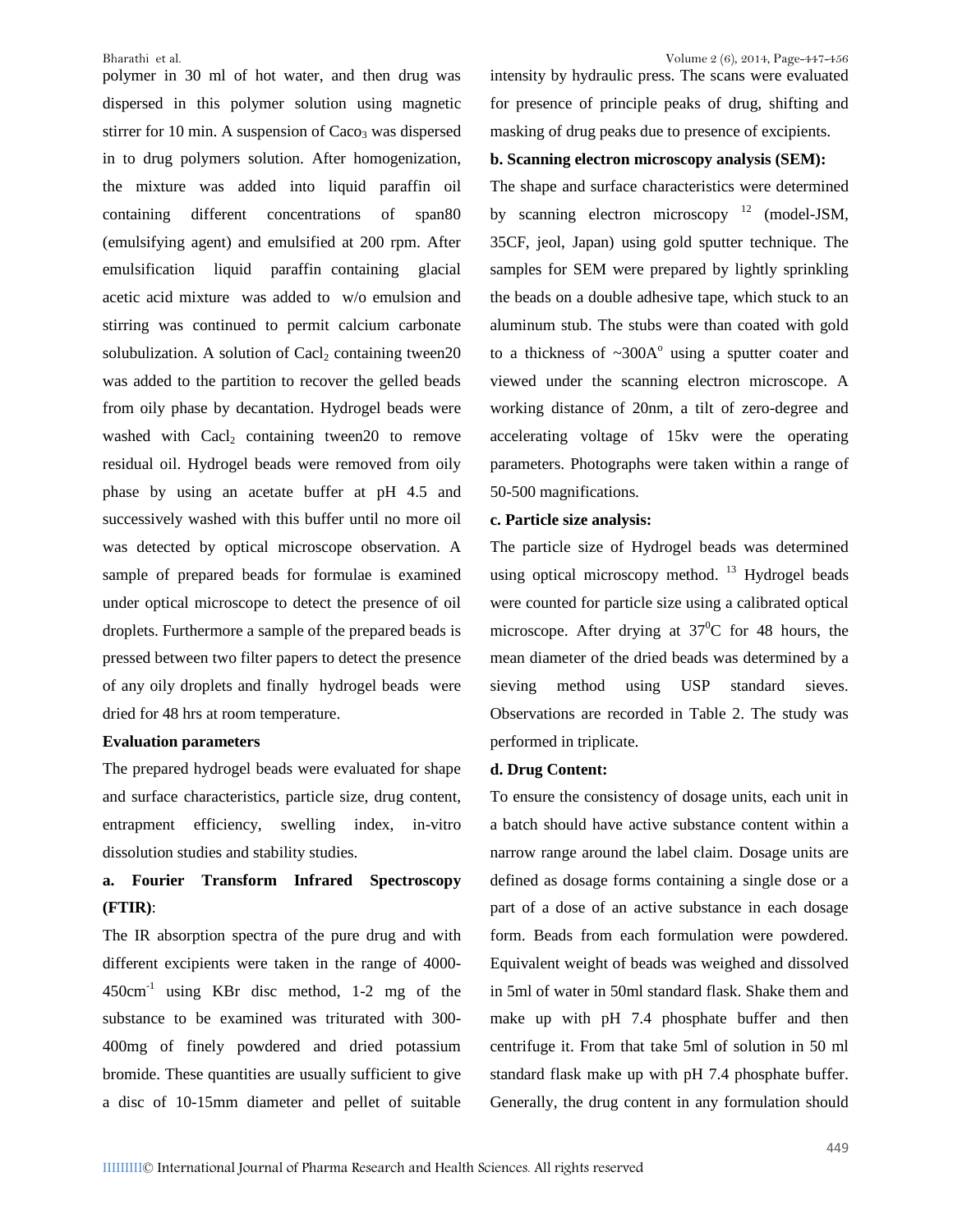fall within the limit of 90 – 110%. Observations are recorded in Table 2. The study was performed in triplicate.

#### **e. Encapsulation efficiency:**

Encapsulation efficiency (EE) is the amount of added drug (in percent) that is encapsulated in the formulation of the beads. The EE of drug from hydrogel beads can be calculated in terms of the ratio of drug in the final formulation to the amount of added drug. An accurately weighed amount 5mg of drug equivalent beads of the formulation of beads was dispersed in 100 ml of pH 7.4 phosphate buffer. The sample was ultrasonicated for 3 consecutive periods of 5 minutes each, with a resting period of 5 minutes each. It was left to equilibrate for 24 hours at room temperature, and then centrifuged at 3000 rpm for 15 minutes.<sup>14</sup> The concentration of Salbutamol sulphate in the decanted buffer and washing solutions was determined by measuring the absorbance at 276nm using a UV- Visible Spectrophotometer (Shimadzu, Japan). The determinations were made in triplicate.

#### **f. Swelling studies:**

Swelling ratio was studied by measuring the percentage water uptake by the beads The hydrogel beads (100 mg) were placed in 100 ml pH 1.2 buffer for 2 hrs then in 100ml of pH 6.8 buffer for next 3hrs and 100ml of pH 7.4 buffer for the remaining time and allowed to swell up to a constant weight. The beads were removed at definite time intervals from their respective swelling media and weighed after drying the surface water using filter paper.  $15$  Swelling percentage is calculated according to the following formula,

#### **Swelling index =**  $(S-T) / T \times 100$

Where,

 $S =$ The weight of the hydrogel beads after swelling.

 $T =$ The initial weight of the hydrogel beads.

**g. In vitro drug release for beads:**

Dissolution is considered as one of the most important quality control tests performed on pharmaceutical dosage forms and is now developing into a tool for predicting bioavailability, and in some cases, replacing clinical studies to determine bioequivalence. In vitro release studies of prepared Hydrogel beads were carried out using USP Type I dissolution apparatus (basket) at 100 rpm. <sup>16</sup> Dissolution was carried out for a total period of 8 hours using 0.1 N HCl (pH 1.2) for first 2 hours, phosphate buffer (pH 6.8) for the next 3hours and pH 7.4 for the remaining time maintained at a temperature of  $37\pm1$ °C. At periodic time intervals, 5 ml of sample withdrawn were filtered through 0.45μ membrane filter, and concentration of drug in each sample was analyzed by UV spectrophotometer at 276 nm and cumulative percent drug release was calculated. Five milliliters of fresh dissolution media was added each time to maintain the sink conditions. The drug release at different time intervals was analyzed by UV. The study was performed in triplicate.

#### **h. Stability Studies:**

Stability studies were carried out at accelerated condition (25° C  $\pm 2$ ° C at 75% RH  $\pm 5\%$  RH), (30° C  $\pm 2^{\circ}$  C at 75% RH  $\pm 5\%$  RH) and (40° C  $\pm 2^{\circ}$  C at 75% RH ±5%RH) for the optimized formulation F6. The beads were stored at  $(25\degree$  C  $\pm 2\degree$  C at 75% RH  $\pm$ 5%RH), (30° C  $\pm$ 2° C at 75% RH  $\pm$ 5%RH) and (40° C  $\pm 2^\circ$  C at 75% RH  $\pm 5\%$  RH) for accelerated temperature in closed high density polyethylene bottles for 3 months. The samples were withdrawn after predetermined Period of 1 month, 2 month and 3 month. The samples were analyzed for its drug content and *In-vitro* drug released.

#### **Drug release kinetics** <sup>17</sup>

#### **Zero order model:**

To study the zero order release kinetics the release rate data are fitted to the following equation

#### $F=K_0t$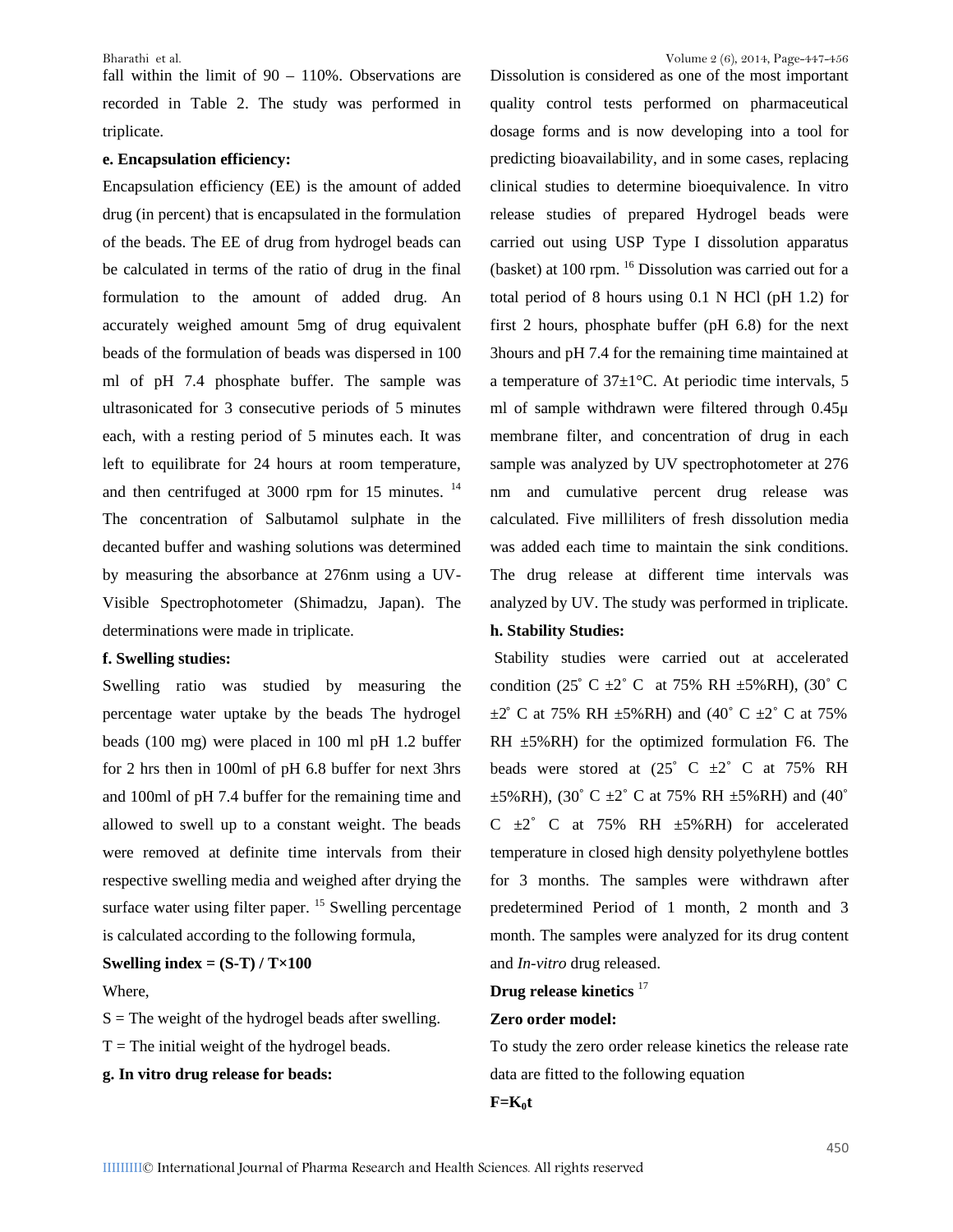**Where** 

F is the fraction of drug release

 $K_0$  is the rate constant

T is the release time

#### **First order model:**

This model has also been used to describe absorption and/elimination of drug, the release of the drug which followed first order kinetic can be expressed by the equation

#### **Log C=log c0-kt/2.303**

Where,

Co is the initial concentration of drug

K is the first order rate constant

 $t = i s$  the time

#### **Higuchi release model:**

To study the higuchi release kinetics, the release rate data was fitted to the following equation

#### **F =KH.t1/2**

Where,

F is the amount of the drug release

Kh is the release time

t is the release time

#### **Korsmeyer and peppas model:**

The release rate date were fitted to the following equation,

#### **Mt/M8 =KM.tn**

Where,

Mt/M8 is the fraction of drug release

KM is the release constant t is the release time

#### **3. RESULTS AND DISCUSSION**

#### **Particle Size:**

The particle size values ranged from  $577.52 \pm 29.5 \mu m$  to formulations' 590.67 $\pm$ 40.2 µm for all formulations. The particle size of formulations F1, F2, F3 and F4 containing chitosan : drug in the concentrations ranging from 1:1 to 1:2 was found to be 585±42.8µm, 579.9±40.01µm, 584.9±48.02µm and 580.6±33.9µm.

The particle size of formulations F5, F6, F7 and F8 containing sodium alginate : drug concentration ranging from 1:1 to 1:2 was found to be 577.52±29.5µm, 590.67±40.2µm, 588.71±34.08µm and 586.90±48.64µm respectively. With increase in the polymer concentrations an increase in the particle size of the beads was observed.

#### **Percent yield:**

The percentage (%) yield values ranged from 56±42.3 to 83 for all the formulations.

#### **FTIR studies:**

 $3460.68$  cm<sup>-1</sup>.  $3021.53$  cm<sup>-1</sup>. , and 1466.55 cm<sup>−</sup><sup>1</sup> corresponding to the presence of functional groups such as Tri-methyl group, secondary amine group, and phenol group. The FTIR of salbutamol sulphate + Sodium alginate formulation has shown intense bands at  $3473.80 \text{ cm}^{-1}$ ,  $3022.45 \text{ cm}^{-1}$ , and 1438.90 cm<sup>−</sup><sup>1</sup> which indicates no change in the functional groups such as Tri-methyl group, secondary amine group, and phenol group and confirmed undisturbed structure of Salbutamol Sulphate, which indicates no drug-excipient interaction.

#### **Swelling index:**

The swelling Index was in the range of 3.18 to 17.39 at the end of 8 hours when kept in different buffer mediums. In pH 1.2 buffer slight swelling was observed among all formulations F1 to F8. High swelling was observed during 3 to 6 hours in the presence of pH 6.8 phosphate buffer and a constant increase in swelling was observed in pH 7.4 buffer as well for all the formulations. F5, F6, F7, and F8 containing sodium alginate and combination of chitosan and sodium alginate along with the drug was found to have swelling index of 3.26, 3.60, 3.65 and 3.72 respectively. Swelling index of all formulations except formulations containing combination of chitosan and sodium alginate was found to be increasing with increase in concentration of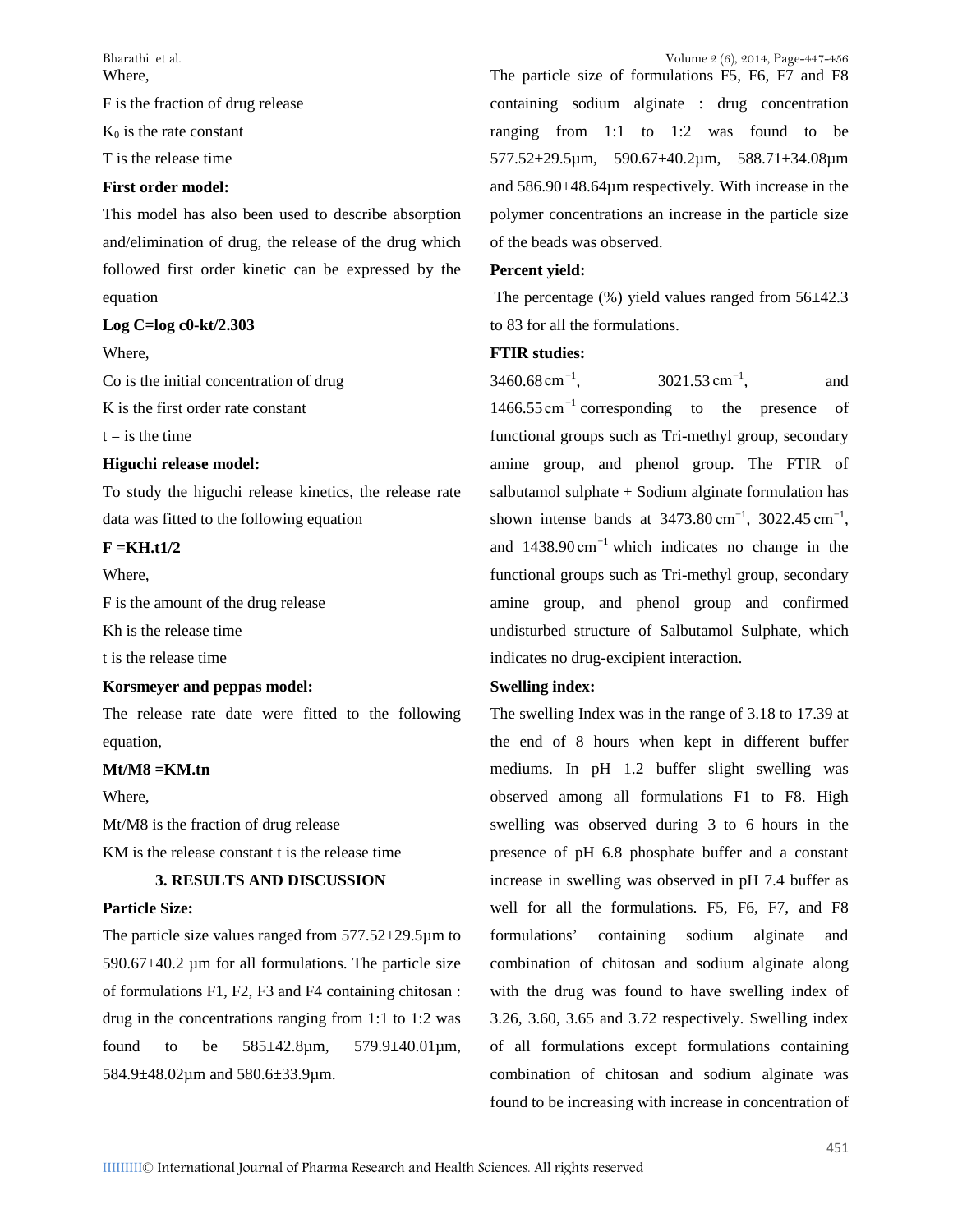polymer. It was observed that as combination of chitosan and sodium alginate concentration increases there was a decrease in swelling index.

#### **Entrapment efficiency:**

The entrapment efficiency values ranged from  $79.53\pm1.54$  to  $95.49\pm1.05$  for all the formulations. The entrapment efficiency of formulations F1,F2, F3, and F4 containing Chitosan + drug was found to be 79.53±1.54, 82.23±1.84, 84.97±1.2 and 90.57±0.58 for 1:1, 1:2, 1:1 and 1:2 ratios respectively.

The entrapment efficiency of formulations F5, F6, F7 and F8 containing sodium alginate, combination of chitosan and sodium alginate and drug in the concentrations ranging from 1:1 to 1:2 was found to be 89.76±0.33, 95.49±1.05, 88.18±0.1, and 83.73±0.43 respectively. With increase in the polymer concentrations an increase in the entrapment efficiency of the beads was observed.

For selected formulation entrapment was found to be more in F6. So it is indicated only optimum concentration is suggestable. From the above result F6 (drug and combination of chitosan and sodium alginate) was selected as a optimized formulation.

#### **Drug Content:**

The drug content ranged from 99.99±0.50% to 96.71±0.33% for all the formulations. The drug content for all the formulations was found to be within the limits.

#### **Drug release studies:**

All the Eight formulations of hydrogel beads were subjected to dissolution studies. Dissolution was carried out in USP type I apparatus at 100 rpm in the volume of 900ml dissolution media of 0.1N HCL for initial 2 hours then in pH 6.8 phosphate buffer for next 3 hours and in pH 7.4 phosphate buffer for last 3 hours. In pH 1.2 phosphate buffer after 2 hours the drug release for F1, F2, F3 and F4 was  $8.99 \pm 0.73$ , 9.21±0.41, 11.25±042, 7.48±0.08, respectively. F3

showed a burst release in the  $3<sup>rd</sup>$  hour in pH 6.8 by releasing 78.59±0.10% of the drug. F4 showed a drug release of  $87.53\pm0.12$  by the end of  $4<sup>th</sup>$  hour. F1 and F2 showed a release rate of  $99.61 \pm 0.35$  and  $98.79 \pm 0.12$ respectively by the end of 5 hours. The drug was released prior to the predetermined lag time (5 hours) in all the four formulations so further work was done by changing the polymer.

In pH 1.2 phosphate buffer after 2 hours the drug release for F5, F6, F7, and F8 formulations was  $10.75\pm0.12$ ,  $7.21\pm0.38$ ,  $5.84\pm0.27$ , and  $8.34\pm0.45\%$ respectively. F5, F6, F7 showed 98.46±0.41,  $10.3\pm0.31$ ,  $98.9\pm0.42$ % drug release by the end of first 5 hours of dissolution study. In formulations F5, F6, F7 and F8 the drug was released prior to the predetermined lag time. So further work was done by decreasing the concentration of the polymers. F6 showed a release rate of 99.6 $\pm$ 0.35 by end of 8<sup>th</sup> hour of dissolution study. In the formulation F6 lag time was maintained and drug released after 5 hours. It was observed that a proper lag time of 5 hours was maintained for the sodium alginate and chitosan.

#### **Stability studies:**

The optimized formulation was stored in different conditions to check the stability. Drug content of the optimized formulation F6 initially was 99.6%. At  $25^{\circ}$ C/60%RH the values of drug content were found to be 99.55, 99.53 and 99.51 in the 1<sup>st</sup>, 2<sup>nd</sup> and 3<sup>rd</sup> months respectively. At  $30^{\circ}$ C/75%RH the values of drug content were found to be 99.54%, 99.52%, and 99.50 % in the  $1<sup>st</sup>$ ,  $2<sup>nd</sup>$  and  $3<sup>rd</sup>$  months respectively. At  $40^{\circ}$ C/75%RH the values of drug content were found to be 99.56, 99.55 and 99.54 in the  $1^{st}$ ,  $2^{nd}$  and  $3^{rd}$  months respectively.

From the above result it can be concluded that there was no significant change in physical and chemical properties of the Hydrogel beads of formulation F-6 after 3 Months.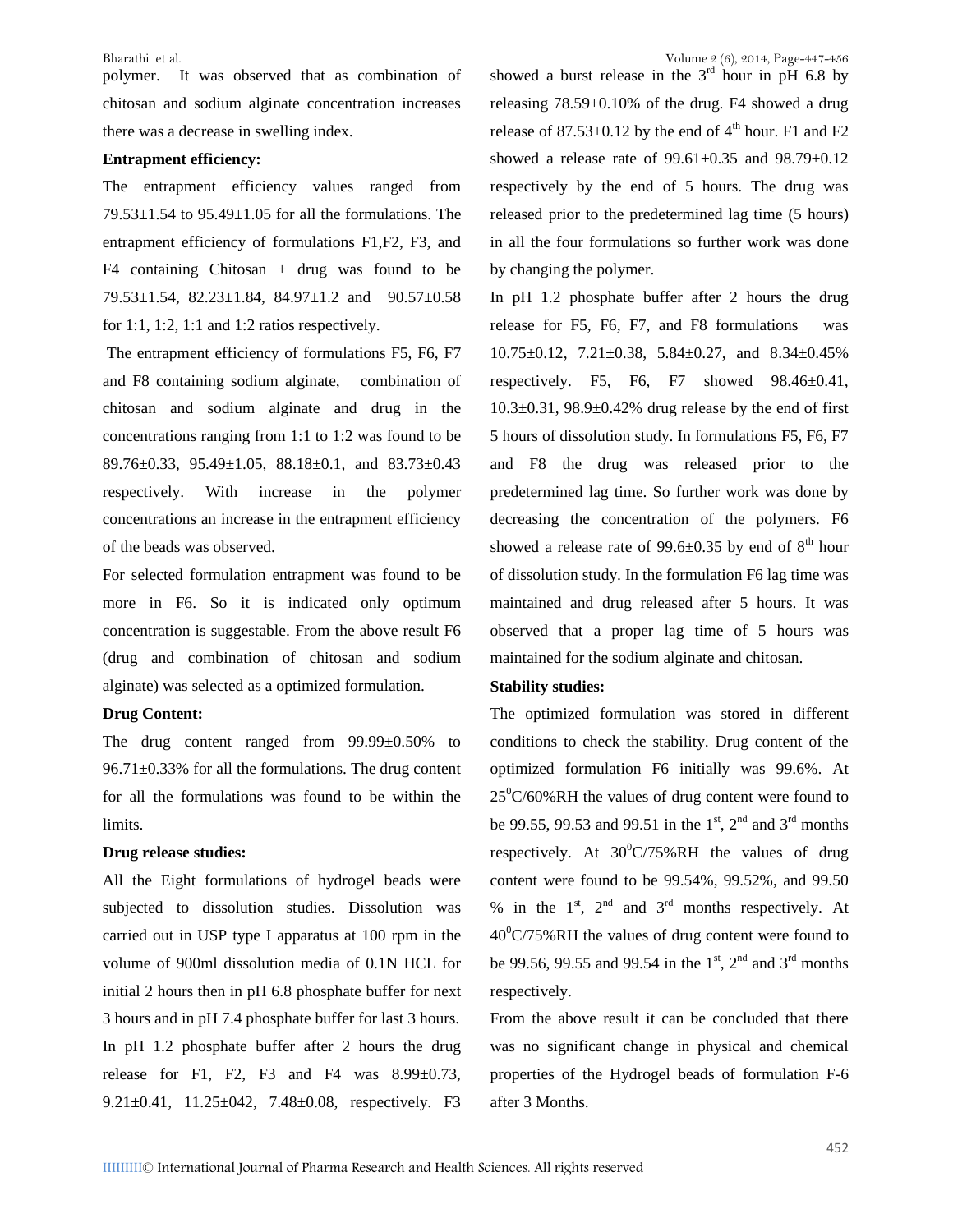### **Formulation of hydrogel beads of salbutamol sulphate:**

**Table 1: Various formulations of Salbutamol Sulphate hydrogel beads**

| Formulat Drug Chitosa Sodiu CaCo Spa Liquid Glacial Twee CaCl Spee |      |      |             |                     |                |      |                                                        |                             |                |            |
|--------------------------------------------------------------------|------|------|-------------|---------------------|----------------|------|--------------------------------------------------------|-----------------------------|----------------|------------|
| ion Code $(gm)$ n $(gm)$                                           |      |      | $\mathbf m$ | $\ddot{\mathbf{3}}$ |                |      | n 80 paraffi acetic                                    | $\mathbf n$                 | $\overline{ }$ | d          |
|                                                                    |      |      |             |                     |                |      | Alginat $(gm)$ (ml) n oil $\arctan 20$ (ml $(gm)$ (rpm |                             |                |            |
|                                                                    |      |      | $e$ (gm)    |                     |                | (ml) | I)                                                     |                             |                |            |
|                                                                    |      |      |             |                     |                |      |                                                        |                             |                |            |
| F1                                                                 | 0.5  | 0.5  |             | 0.375               | -1             | 50   | 20                                                     | $\overline{c}$              | $0.5^{\circ}$  | 200        |
| F2                                                                 | 0.5  | 1.0  | $-$         | 0.375               | - 1            | 50   | 20                                                     | $\overline{c}$              | $0.5^{\circ}$  | -200       |
| F <sub>3</sub>                                                     | 0.5  | 0.5  |             | 0.375 1.5           |                | 50   | 20                                                     | $\overline{c}$              |                | $0.5$ 200  |
| F <sub>4</sub>                                                     | 0.5  | 1.0  | $-$         | 0.375 1.5           |                | 50   | 20                                                     | $\mathcal{D}_{\mathcal{A}}$ | 0.5            | -200       |
| F5                                                                 | 0.5  | $-$  | 0.5         | 0.375               | $\overline{1}$ | 50   | 20                                                     | $\mathfrak{D}$              | $0.5^{\circ}$  | <b>200</b> |
| F <sub>6</sub>                                                     | 0.5  | 0.5  | 1.0         | 0.375               | $\overline{1}$ | 50   | 20                                                     | $\mathfrak{D}$              | 0.5            | 200        |
| F7                                                                 | 0.5  | $-$  | 0.5         | 0.375 1.5           |                | 50   | 20                                                     | 2                           | $0.5^{\circ}$  | -200       |
| F8                                                                 | 0.25 | 0.75 | 1.0         | 0.375 1.5           |                | 50   | 20                                                     | $\overline{c}$              | $0.5^{\circ}$  | - 200      |
|                                                                    |      |      |             |                     |                |      |                                                        |                             |                |            |

#### **Evaluation of hydrogel beads:**

#### **Determination of drug entrapments efficiency, drug**

#### **loading, and yield, swelling ratio**

**Table 2: Evaluation of percentage yield, drug entrapment efficiency, drug content**

| 6 | 6                  |              | SWELL SWELL SWELL ENTRAP DRUG           |            |            |                  | $\frac{0}{0}$  |                           | <b>FORMUL PARTIC</b> |
|---|--------------------|--------------|-----------------------------------------|------------|------------|------------------|----------------|---------------------------|----------------------|
|   |                    | <b>CONTE</b> | <b>MENT</b>                             | <b>ING</b> | <b>ING</b> | <b>ING</b>       | YIEL           | LE                        | <b>ATION</b>         |
| 7 | 7                  | <b>NT</b>    | <b>RATIO RATIO RATIO EFFICIE</b>        |            |            |                  | D              | $\mathbf{SIZE}(\mu)$      | <b>CODE</b>          |
|   |                    |              | <b>NCY</b>                              | IN         | IN         | IN <sub>pH</sub> |                | m)                        |                      |
| 8 | 8                  |              |                                         | pH 7.4     | pH 6.8     | 1.2              |                |                           |                      |
|   |                    |              | $17.00$ $79.53 \pm 1.5497.56 \pm 0.$    |            | 16.33      | 3.18             |                | $585 \pm 42.856 \pm 42.$  | F1                   |
|   |                    | 50%          | $\frac{0}{0}$                           |            |            |                  | 3              |                           |                      |
|   |                    |              | $82.23 \pm 1.8498.52 \pm 0.$            | 17.18      | 16.22      | 3.20             |                | $579.9 \pm 40.73 \pm 39.$ | F2                   |
|   | Stabili            | 2%           | $\%$                                    |            |            |                  | 02             | .01                       |                      |
|   |                    |              | $84.97+1.2$ 96.71+0.                    | 17.16      | 16.29      | 3.24             |                | $584.9 \pm 48.76 \pm 48.$ | F <sub>3</sub>       |
|   | Table 5:           | 33%          | $\frac{0}{0}$                           |            |            |                  | 02             | .02                       |                      |
|   | 6                  |              | $90.57 \pm 0.5898.31 \pm 0.$            | 17.21      | 16.34      | 3.22             |                | $580.6 \pm 3380 \pm 0.2$  | F <sub>4</sub>       |
|   |                    | 51%          | $\frac{0}{0}$                           |            |            |                  | $\Omega$       | .9                        |                      |
|   | Formulatio<br>Code |              | $17.28$ $89.76 \pm 0.3399.88 \pm 0.$    |            | 16.55      | 3.26             |                | $577.52 \pm 2.83 \pm 2.6$ | F5                   |
|   |                    | 13%          | $\frac{0}{0}$                           |            |            |                  |                | 9.5                       |                      |
|   | $F-6$              |              | $16.82$ $95.49 \pm 1.0599.99 \pm 0.001$ |            | 16.00      | 3.10             |                | $590.67 \pm 4.84 \pm 1.4$ | F <sub>6</sub>       |
|   |                    | 50%          | $\frac{0}{0}$                           |            |            |                  | 8              | 0.2                       |                      |
|   | $F-6$              |              | $88.18 \pm 0.1$ $98.37 \pm 0.$          | 17.34      | 17.16      | 3.65             |                | $588.71 \pm 375 \pm 0.6$  | F7                   |
|   |                    | 32%          | $\frac{0}{0}$                           |            |            |                  | $\overline{7}$ | 4.08                      |                      |
|   |                    |              | $83.73 \pm 0.4398.19 \pm 0.$            | 17.39      | 17.12      | 3.72             |                | $586.90\pm4.79\pm0.7$     | F8                   |
|   | F-6                | 24%          | $\frac{0}{0}$                           |            |            |                  | 8              | 8.64                      |                      |
|   |                    |              |                                         |            |            |                  |                |                           |                      |

#### *In vitro***- dissolution profile:**

#### **Table 3: Dissolution data of prepared hydrogel beads**

| Time  |          | F2 | F3       | F4 | F5       | F6 | F7 | F8                                                                                            | F-6   |
|-------|----------|----|----------|----|----------|----|----|-----------------------------------------------------------------------------------------------|-------|
| (hrs) |          |    |          |    |          |    |    |                                                                                               |       |
|       |          |    |          |    |          |    |    |                                                                                               |       |
|       | $\Omega$ |    | $\Omega$ |    | $\Omega$ |    |    |                                                                                               |       |
|       |          |    |          |    |          |    |    | $8.99\pm0.921\pm0.411.25\pm0.748\pm0.06.89\pm0.55.83\pm0.53.6\pm0.46.1\pm0.25$                | $F-6$ |
|       | -73      |    | 42       | 8  |          |    | 6  |                                                                                               |       |
|       |          |    |          |    |          |    |    | $12.49 + 15.38 \pm 0.22.87 \pm 0.11.48 \pm 0.10.75 \pm 0.7.21 \pm 0.35.84 \pm 0.8.34 \pm 0.4$ |       |
|       | $+0.64$  | 23 | 95       | 24 | 12       | 8  |    |                                                                                               |       |

| Bharathi et al.                                                              |   |                                                                  |    |                                                            | Volume 2 (6), 2014, Page-447-456 |               |    |    |
|------------------------------------------------------------------------------|---|------------------------------------------------------------------|----|------------------------------------------------------------|----------------------------------|---------------|----|----|
| Formulation of hydrogel beads of salbutamol                                  |   | $76.41+73.81+0.78.59+0.64.81+0.62.37+0.8.5+0.38.42.7+0.62.25+0.$ |    |                                                            |                                  |               |    |    |
|                                                                              |   | 0.37<br>92                                                       | 10 | 42                                                         | 20                               |               | 62 | 32 |
| sulphate:                                                                    | 4 |                                                                  |    | $89.23+0.94.56+0.87.53+0.84.21+0.9.72+0.2.81.1+0.88.54+0.$ |                                  |               |    |    |
|                                                                              |   | 55                                                               | 43 |                                                            | 22                               | 8             | 20 | 15 |
|                                                                              |   |                                                                  |    | $98.79+0.99.35+0.99.87+0.98.46+0.10.3+0.398.9+0.97.7+0.3$  |                                  |               |    |    |
|                                                                              |   | 12                                                               | 09 | 16                                                         | 41                               |               | 42 | 8  |
| Table 1: Various formulations of Salbutamol Sulphate                         | 6 |                                                                  |    |                                                            | $99.83+0.99.11+0.72.4+0.5$       |               |    |    |
|                                                                              |   |                                                                  |    | 10                                                         | 36                               | 4             |    |    |
| hvdrogel beads                                                               |   |                                                                  |    |                                                            |                                  | $89 \pm 0.12$ |    |    |
| Formulat Drug Chitosa Sodiu CaCo Spa Liquid Glacial Twee CaCl Spee           |   |                                                                  |    |                                                            |                                  |               |    |    |
| ion Code $(gm)$ n $(gm)$ m<br>3 n 80 paraffi acetic n<br>d<br>$\overline{2}$ | 8 |                                                                  |    |                                                            |                                  | $99.6 + 0.0$  |    |    |
| Alginat $(gm)$ (ml) n oil $\arctan 20$ (ml $(gm)$ (rpm                       |   |                                                                  |    |                                                            |                                  | 35            |    |    |

#### **) Table 4: Dissolution data for kinetic models**

|                |                |          |                                 |              |                        |          | S.N Tim log T Square %C %Drug log LOG% | cube root of |
|----------------|----------------|----------|---------------------------------|--------------|------------------------|----------|----------------------------------------|--------------|
| $\mathbf 0$    | e              |          |                                 |              |                        |          | root of R remaini %CR DRUG             | %drug        |
|                |                |          | <b>Time</b>                     |              | $\mathbf{n}\mathbf{g}$ |          | <b>RETAINE</b>                         | remaining    |
|                |                |          |                                 |              |                        |          | D                                      |              |
| $\overline{0}$ | $\Omega$       | $\Omega$ | $\mathbf{0}$                    | $\mathbf{0}$ | 100                    | $\Omega$ | $\mathfrak{D}$                         | 4.641589     |
| 1              | 1              | $\Omega$ | $\mathbf{1}$                    | 5.83         | 94.17 0.765            |          | 1.973913                               | 4.549575     |
|                |                |          |                                 |              |                        | 669      |                                        |              |
| $\mathfrak{D}$ | $\mathfrak{D}$ |          | 0.301 1.414214 7.21 92.79 0.857 |              |                        |          | 1.967501                               | 4.527242     |
|                |                | 03       |                                 |              |                        | 935      |                                        |              |
| 3              | 3              |          | 0.477 1.732051 8.5 91.5         |              |                        | 0.929    | 1.961421                               | 4.506164     |
|                |                | 121      |                                 |              |                        | 419      |                                        |              |
| 4              | 4              | 0.602    | 2                               |              | 9.72 90.28             | 0.987    | 1.955592                               | 4.486047     |
|                |                | 06       |                                 |              |                        | 666      |                                        |              |
| 5              | 5.             |          | 0.698 2.236068 10.3             |              | 89.7 1.012             |          | 1.952792 4.47642                       |              |
|                |                | 97       |                                 |              |                        | 837      |                                        |              |
| 6              | 6              |          | 0.778 2.44949 72.4              |              | 27.6                   | 1.859    | 1.440909                               | 3.02206      |
|                |                | 151      |                                 |              |                        | 739      |                                        |              |
| 7              | 7              |          | 0.845 2.645751 89               |              | 11                     | 1.949    | 1.041393                               | 2.22398      |
|                |                | 098      |                                 |              |                        | 39       |                                        |              |
| 8              | 8              |          | 0.903 2.828427 99.6             |              | 0.4                    | 1.998    | -0.39794                               | 0.736806     |
|                |                | 09       |                                 |              |                        | 259      |                                        |              |

#### 2% **Stability studies:**

33% **Table 5: Results of stability studies of optimized formulation F- 6**

|                         | <b>Formulation Parameters</b>        | <b>Initial</b> | 1 <sup>st</sup> | 2 <sup>nd</sup> | 3rd   | Limits as per                    |
|-------------------------|--------------------------------------|----------------|-----------------|-----------------|-------|----------------------------------|
| Code                    |                                      |                |                 |                 |       | Month Month Month Specifications |
| $F-6$                   | $25^0C/60\%RH$<br>% Release          | 99.6           | 99.55           | 99.53           | 99.51 | Not less than<br>85 %            |
| $F-6$                   | $30^0$ C/75% RH<br>% Release         | 99.6           | 99.54           | 99.52           | 99.50 | Not less than<br>85 %            |
| $F-6$                   | $40^{\circ}$ C/75% RH<br>% Release   | 99.6           | 99.56           | 99.55           | 99.54 | Not less than<br>85 %            |
| $F-6$                   | $25^0$ C/60% RH 99.99<br>Assay Value |                | 99.87           | 99.84           | 99.83 | Not less than<br>90 %            |
|                         |                                      |                |                 |                 |       | Not more than<br>110 %           |
| $F-6$                   | 30°C/75% RH 99.99<br>Assay Value     |                | 99.86           | 99.84           | 99.84 | Not less than<br>90 %            |
|                         |                                      |                |                 |                 |       | Not more than<br>110 %           |
| $6.1 \pm 0.25$<br>$F-6$ | 40°C/75% RH 99.99<br>Assay Value     |                | 99.85           | 99.85           | 99.84 | Not less than<br>90 %            |
| $8.34 \pm 0.4$          |                                      |                |                 |                 |       | Not more than<br>110 %           |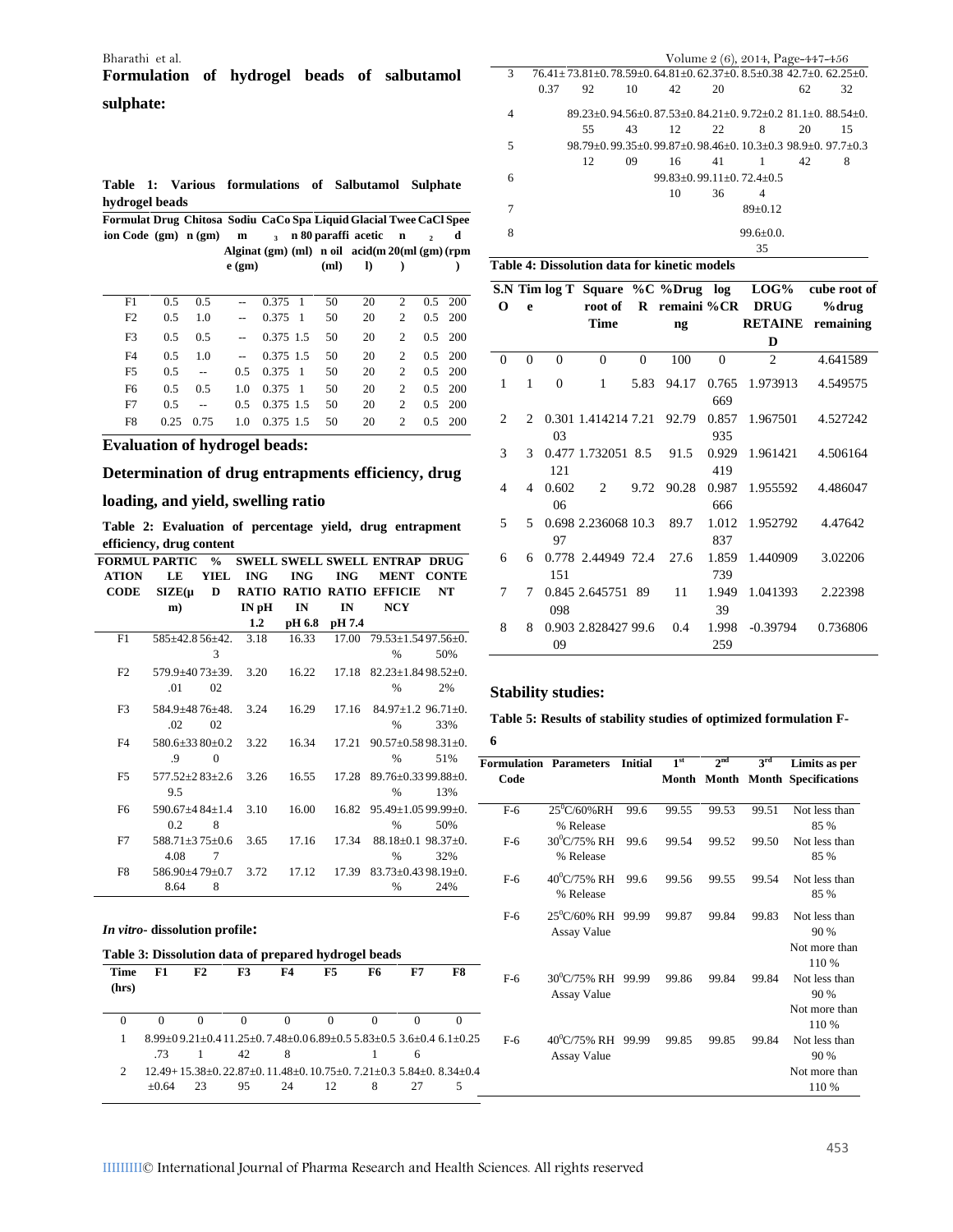

**Fig 4: Dissolution profiles of prepared formulations F1 to F8**

#### **Kinetic models:**

#### **(a) Zero Order Kinetics:**



**Fig 5: Zero order plots for optimised formulation**



**Fig 6: First order plot for optimised formulation**

#### **(c) Higuchi Models:**



**Fig 7: Higuchi plot for otimised formulation**

**(d) Korsmayer Peppas Equations:**



**Fig 8: Kors mayer peppas plot for optimised formulation (e) Hixon Crowell Erosion Equation:**





**Fig 1: FT-IR spectra of Salbutamol sulphate**



**Fig 2: FT-IR spectra of Optimized formulation**

**Scanning electron micrscopy analsis(SEM):**



**Fig 3: Scanning electron microscopy analysis (SEM) for optimized formula**

**Dissolution profiles of Salbutamol sulphate hydrogel beads:**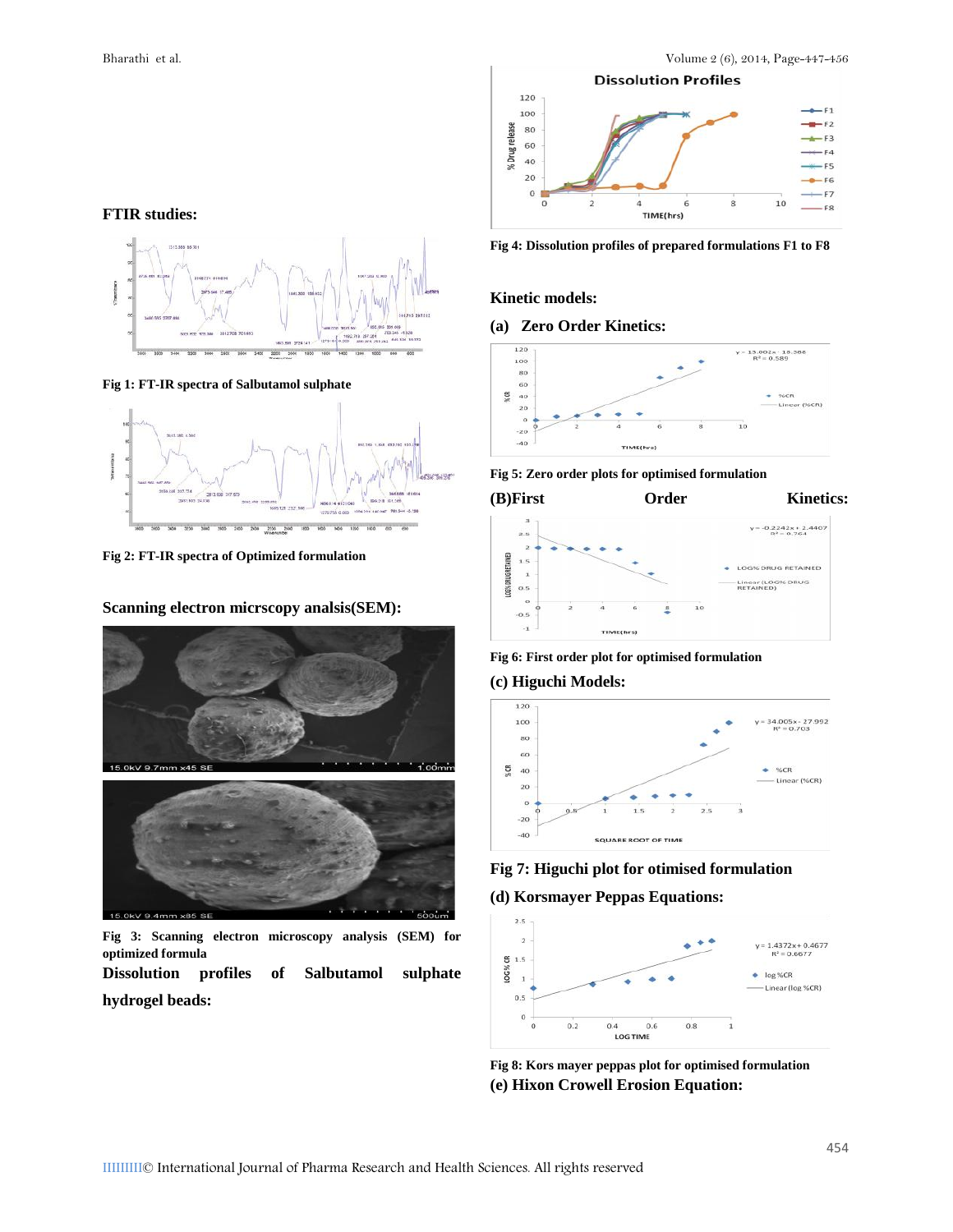

**Fig 9: Hixon crowell plot for optimized formulation**

#### **4. CONCLUSION**

The present investigation was carried out to be to develop and characterize an oral, colon specific multiparticulate device (hydrogel beads) to achieve time and/or site specific release of Salbutamol sulphate based on chronopharmaceutical approach. Results of release studies indicate that combination of chitosan and sodium alginate beads offer a high degree of protection from premature drug release in simulated upper GIT conditions. These beads deliver most of the drug load in the colon. Thus, spherical combination of chitosan and sodium alginate hydrogel beads are a potential system for colon delivery of Salbutamol sulphate for treatment of nocturnal asthma.

#### **5. REFERENCES**

- 1. Siafakas NM, Vermeire P, Pride NB. Optimal assessment and management of chronic obstructive pulmonary disease (COPD). Eur Respir J 1995; 8: 1398-1420.
- 2. Global Pharmaceuticals. Terbutaline sulfate tablets prescribing information. Philadelphia, PA; (2011) Feb.
- 3. Kikuchi A, Okano T. Pulsatile drug release control using hydrogels. Adv Drug Delivery Rev 2002; 54: 53-77.
- 4. Hetzel M R, Clark T J. H.Comparison of normal and asthmatic circadian rhythms in peak expiratory flow rate. Thorax 1980; 35:732–738.

- 5. Bussemer T, Otto I, Bodmeier R. Pulsatile drug delivery systems Crit Rev. Ther Drug Carrier Syst 2001;18(5):433-58.
- 6. Gupta Anuj, Review on recent advances in pulsatile drug delivery systems: A vision for better future for treatment of diseases, Internationale Pharmaceutica Sciencia 2012; 2(2):71-76
- 7. Krishnaiah YSR, Raju V, Kumar D, Bhaskar P, Satyanarayana V. Development of colon targeted drug delivery systems of mebendazole. J Cont Rel 2001; 77:87-95.
- 8. Akhgari A, Sadeghi F, Afrasiabi Garekani H, Combination of time-dependent and pH-dependent polymethacrylates as a single coating formulation for colonic delivery of indomethacin pellets, Int J Pharm 2006;320:137-142.
- 9. Roy Pallb, Sahiwala. Statistical optimization of ranitidine HCl floating pulsatile delivery system for chronotherapy of nocturnal acid breakthrough. Eur J Pharm Sci 2009; 28; 4, 363-369
- 10. Silva CM, Ribeiro AJ, Figueiredo IV, Goncalves AR, Veiga F. Alginate microspheres prepared by internal gelation: development and effect on insulin stability. Int J Pharm 2006; 1-10.
- 11. Chen L, Subirade M. Effect of preparation conditions on the nutrient release properties of alginate-whey protein granular Microspheres. Eur J Pharm Biopharm 2007; 65, 354-362.
- 12. Alf Lamprechet, Ulrich Schafer and Claus Michael Lehr, Structural analysis of microparticles by confocal laser Scanning Microscopy. AAPS Pharm Sci Tech 2000; 1(3): 17-27
- 13. Dandagi P.M, Microencapsulation of Verapamil Hydrochloride by Ionotropic gelation technique, Ind J Pharm Sci 2004; 66: 631-63.
- 14. Rajesh K.S., Khanrah A. Biswanath SA. Release of Ketoprofen from Alginate Microparticles